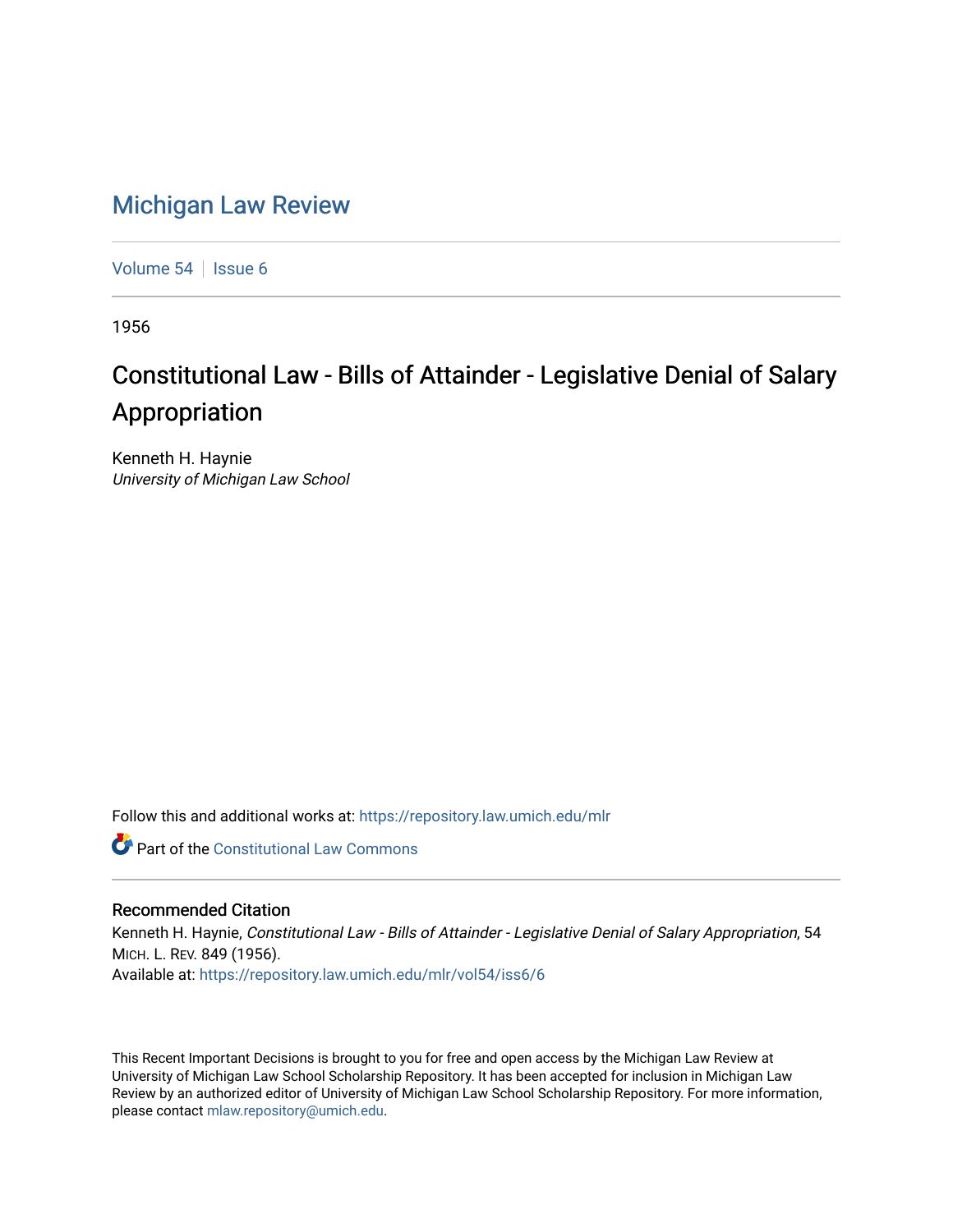#### RECENT DECISIONS

CONSTITUTIONAL LAW-BILLS OF ATTAINDER-LEGISLATIVE DENIAL OF SALARY APPROPRIATION-Plaintiff, a civil service employee of the Minnesota Department of Conservation, had held the position of Assistant Director of Game and Fish since its creation. In 1953 the legislature enacted an appropriations bill which included a provision that: "Of the amounts appropriated for salaries . . . no part shall be used to pay the salary of an Assistant Director of Game and Fish."1 Plaintiff brought an action for a declaratory judgment against his immediate superior, contending that the rider was void. He introduced evidence to show that he had incurred the enmity of certain members of the legislature and that this seemingly prompted the passage of the rider. The trial court ruled that the rider fell within the federal and state constitutional prohibitions of bills of attainder.2 On appeal, *held,* reversed. The provision was simply a refusal of an appropriation for the salary of a certain office. It was not a bill of attainder since there was no evidence sufficient to show that the legislature intended this provision as punishment for a crime or some other act adjudged worthy of penalty. *Starkweather v. Blair,* (Minn. 1955) 71 N.W. (2d) 869.

A bill of attainder is commonly defined as "a legislative act which inflicts punishment without a judicial trial."3 An inherent feature of these bills is the intention of the legislature that someone be punished for a particular act. Since most bill of attainder cases have involved the validity of loyalty oaths,4 there is little precedent for the problem of legislative discharge of government employees.5 The leading decision in this area, and one strikingly similar to the principal case, is *United States v. Lovett<sup>6</sup>* which in-

1 Minn. Laws (1953) c. 741, §38, p. 1013.

<sup>2</sup>U.S. CONST., art. I, §10; MINN. CONST., art. I, §11.

<sup>3</sup>Cummings v. Missouri, 4 Wall. (71 U.S.) 277 at 323 (1866). See also Ex parte Garland, 4 Wall. (71 U.S.) 333 (1866). These cases also settled the point that the char• acter of a bill of attainder is not altered by a failure to name a person, as long as it pro• vides a means of ascertaining his identity.

Technically, a bill of attainder involves a sentence of death accompanied by forfeiture of property and corruption of the blood. Bills inflicting lesser punishment, termed "bills of pains and penalties" are considered within article I, §10 of the Federal Constitution. Fletcher v. Peck, 6 Cranch. (10 U.S.) 87 (1810). As to what constitutes sufficient punishment to amount to a bill of attainder, see In re Yung Sing Hee, (C.C. Ore. 1888) 36 F. 437 (Chinese exclusion act applied to citizen returning from abroad); McFarland v. American Sugar Refining Co., 241 U.S. 79, 36 S.Ct. 498 (1916) (prohibition of certain business practices if applicable by nature only to the plaintiff); Jones v. Slick, (Fla. 1952) 56 S. (2d) 459 (city officer fined, imprisoned, or removed if found guilty of disobeying a council order by a two-thirds vote of the city council). See also Gaines v. Buford, I Dana (31 Ky.) 480 (1833); Opinion to the House of Representatives, 80 R.I. 281, 96 A. (2d) 623 (1953). For a discussion of bills of attainder in colonial America, see Thompson, "Anti-Loyalist Legislation During the American Revolution," 3 ILL. L. REV. 81 (1908).

4 Cummings v. Missouri, note 3 supra; Ex parte Garland, note 3 supra; Garner v. Board of Public Works, 341 U.S. 716, 71 S.Ct. 909 (1951).

5 For a compilation of bill of attainder cases, see 90 L. Ed. 1267 (1946). See, generally, 63 YALE L.J. 844 (1954).

<sup>6</sup>328 U.S. 303, 66 S.Ct. 1073 (1946), noted in 95 UNIV. PA. L. R.Ev. 80 (1946); 45 MICH. L. REV. 98 (1946); 46 COL. L. REV. 849 (1946).